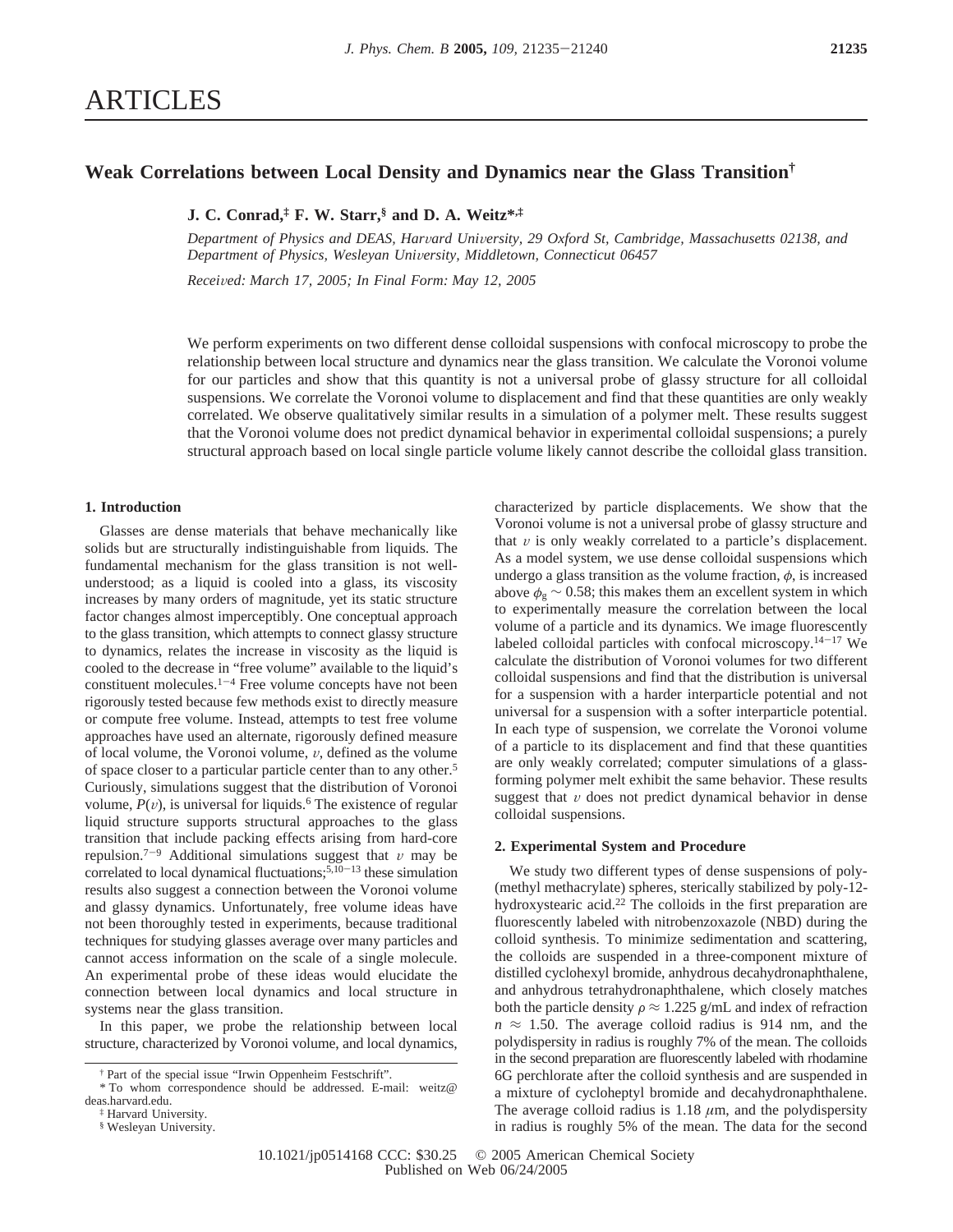preparation are taken from refs 15 and 18. Optical tweezer measurements of the two-particle pair distribution function, *g*(*r*), suggest that the potential of the second system is very slightly softer than that of the first system.

For all experiments, the samples are stirred for several minutes for about 1 h before each experiment, which randomizes the particle positions and initializes the samples into a state with no long-range correlations.15,16 We image the particles in three dimensions using confocal microscopy and locate their centers to within 0.03  $\mu$ m in the horizontal plane and 0.05  $\mu$ m in the vertical plane.<sup>15,17</sup> We then follow the time evolution of a 33  $\mu$ m  $\times$  35  $\mu$ m  $\times$  20  $\mu$ m section of the suspension for the first preparation and a 69  $\mu$ m  $\times$  64  $\mu$ m  $\times$  14  $\mu$ m section of the suspension for the second preparation; we follow the time evolution of the particle motions for up to 12 h. Using software, we track the positions of roughly 4000 particles over the duration of the experiment.<sup>23</sup>

We determine the volume fraction,  $\phi$ , directly from the confocal images. We first characterize the size of the colloids using confocal microscopy. We measure the diffusion coefficient,  $D_0$ , by tracking particles in dilute suspension and computing the mean-square displacement; we then calculate the particle radius, *a*, using the Stokes-Einstein relation,  $a = k_B T$ /  $6\pi\eta D_0$ . We calculate the Voronoi volume for every particle in each suspension by identifying every particle's nearest neighbors, calculating the midpoints of the nearest-neighbor bonds, and constructing the Voronoi polyhedra.24 We then compute the average Voronoi volume for each suspension,  $\langle v \rangle$ , and calculate  $\phi = v_0 \langle v \rangle$ . The volume fraction obtained has a systematic bias due to errors associated with the measurement of the particle radius; however, the relative volume fractions within each suspension are correct.

#### **3. Experimental Results**

To test whether the scaling seen in simulations is also seen in experiments, we calculate the distribution of Voronoi volumes,  $v$ , for our suspensions and scale by the standard deviation,  $\sigma_{\nu}$ <sup>6</sup>. We plot the normalized distributions of Voronoi volume,  $\sigma_{\nu}P(\nu)$ , as a function of the normalized Voronoi volume,  $(v - \langle v \rangle)/\sigma_v$ , for samples of the harder-potential preparation with  $0.34 \le \phi \le 0.58$  in Figure 1a. The scaled distributions fall onto a universal curve over a wide range of  $\phi$  in the supercooled liquid, in excellent agreement with the simulation results.<sup>6</sup> The standard deviation,  $\sigma_v$ , decreases from 1.15 at  $\phi = 0.34$  to 0.71 at  $\phi = 0.52$  and then increases slightly to 0.73 at  $\phi = 0.58$ . In contrast, for softer-potential colloidal suspensions with  $0.46 \le \phi \le 0.61$ , the distributions of v do not collapse onto a master curve with this scaling (Figure 1b). The scaling fails both below and above  $\phi_{g}$ ; the distributions of Voronoi volumes at  $\phi = 0.56$ , just below  $\phi_{g}$ , and at  $\phi = 0.61$ , above  $\phi_{g}$ , are more sharply peaked than the universal curve shown in Figure 1a. The distribution of scaling factors,  $\sigma_{\nu}$ , is also broader for these samples. The maximum standard deviation measured, 1.25, occurs at  $\phi = 0.35$ , while the minimum measured  $\sigma_v$  is 0.92 at  $\phi = 0.60$ ; however,  $\sigma_{\nu}$  does not exhibit a marked trend with increasing  $\phi$ . By this measure of static structure, the structures of the two different colloidal preparations are different. Measurements of  $g(r)$  at these  $\phi$  confirm this difference; the nearestneighbor peak heights are greater for samples with a softer potential, as shown in Figure 2. This sharpness may also reflect the smaller polydispersity of these samples. This result suggests that a relatively sharp core interaction is needed to obtain universal behavior of  $P(v)$ .

To test the correlation between local structure and dynamics, we first characterize the dynamics of the suspensions by



**Figure 1.** Scaled Voronoi volume histograms,  $\sigma_v P(v)$ , for two different colloidal potentials, as a function of the normalized Voronoi volume,  $(v - \langle v \rangle)/\sigma_v$ , for (a) colloidal samples with harder potential and (b) colloidal suspensions with softer potential. The histograms of the colloidal suspensions with a potential closer to that of hard spheres follow the scaling found in ref 6, while the histograms of the suspensions with a slightly softer potential do not.



**Figure 2.** Pair distribution function, *g*(*r*), versus normalized radius, *r*/*a*, for (a)  $\phi$  = 0.44 (first preparation, dotted) and  $\phi$  = 0.46 (second, solid) and (b)  $\phi = 0.52$  (first, dotted) and  $\phi = 0.52$  (second, solid).

identifying the most dynamically heterogeneous subsets. We expect the correlation between local structure and dynamics will be strongest for the particles that undergo large displacements or are frozen. We calculate the displacements of all particles over all time intervals,  $\tau$ , and then identify for each  $\tau$  the particles with the 10% largest and smallest displacements.<sup>14,15</sup> We calculate the mean-square displacement,  $\langle \Delta x^2(\tau) \rangle$ , for the large- and small-displacement subsets of particles (Figures 3 and 4). For all  $\phi$  and for all samples in both colloidal preparations,  $\langle \Delta x^2(\tau) \rangle$  of the fastest 10% of the particles is roughly 1 order of magnitude larger than the sample-averaged  $\langle \Delta x^2(\tau) \rangle$ , whereas  $\langle \Delta x^2(\tau) \rangle$  of the slowest 10% is between 2 and 3 orders of magnitude smaller. While the magnitudes of the displacements differ by many orders of magnitude, the shapes of the  $\langle \Delta x^2(\tau) \rangle$  curves of the large-displacement and smalldisplacement particles are roughly the same as that of the sample-averaged curves. The large difference between the magnitudes of  $\langle \Delta x^2(\tau) \rangle$  of the fastest and slowest particles confirms that the average dynamical behavior of these two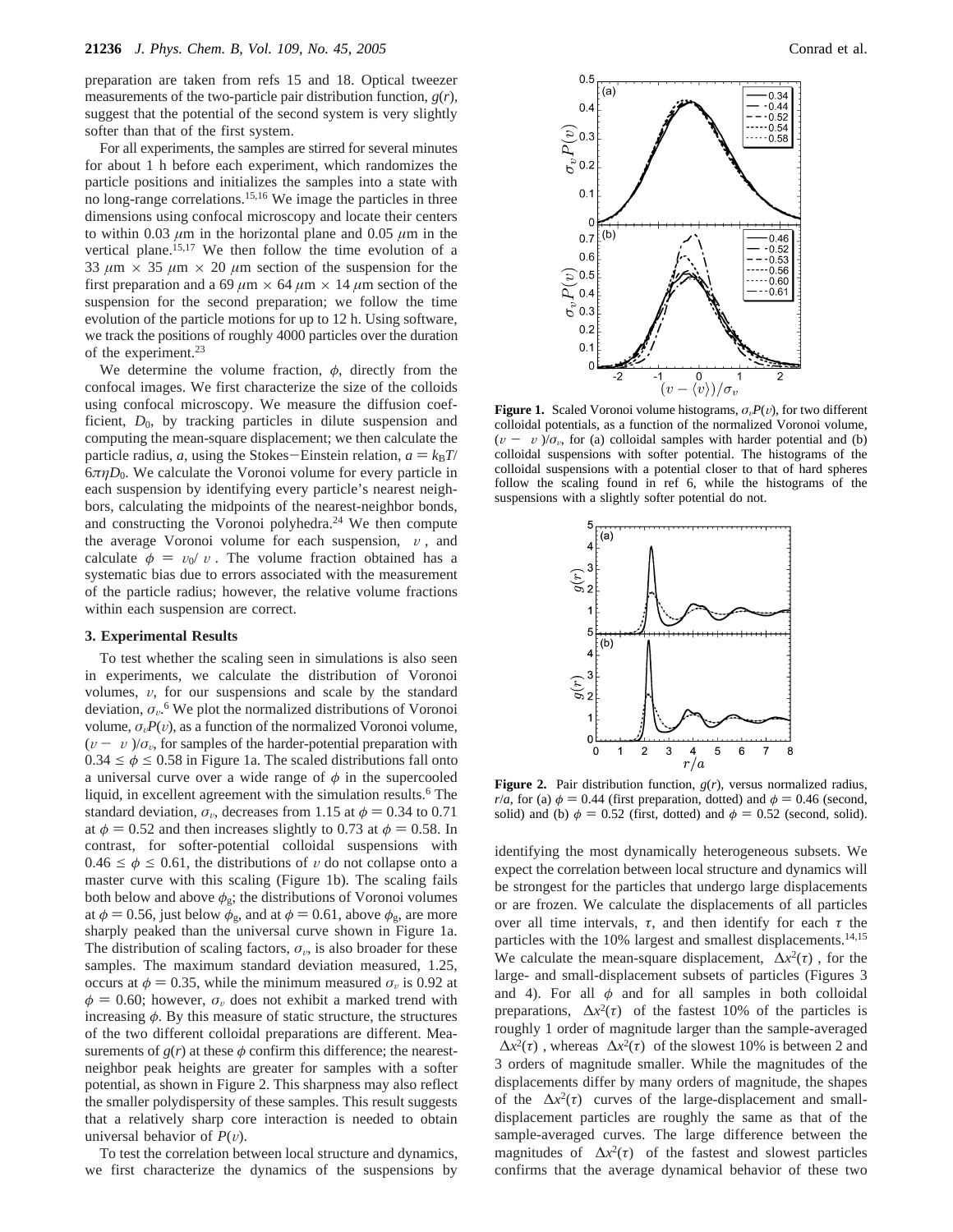

**Figure 3.** Mean-square displacements,  $\langle \Delta x^2(\tau) \rangle$ , as a function of lag time,  $\tau$ , for (a)  $\phi = 0.54$  and (b)  $\phi = 0.58$  samples of the harder potential. Solid line, sample-averaged  $\langle \Delta x^2(\tau) \rangle$ ; circles,  $\langle \Delta x_i^2(\tau) \rangle$  of the particles with displacements in the top 10%; squares,  $\langle \Delta x_s^2(\tau) \rangle$  of the particles with displacements in the bottom 10%.



**Figure 4.** Mean-square displacements,  $\langle \Delta x^2(\tau) \rangle$ , as a function of lag time,  $\tau$ , for (a)  $\phi = 0.56$  and (b)  $\phi = 0.60$  samples of the softer potential. Solid line, sample-averaged  $\langle \Delta x^2(\tau) \rangle$ ; circles,  $\langle \Delta x_i^2(\tau) \rangle$  of the particles with displacements in the top 10%; squares,  $\langle \Delta x_s^2(\tau) \rangle$  of the particles with displacements in the bottom 10%.

subsets is significantly different. We obtain qualitatively similar results for cutoffs ranging from 5 to 15%.

To probe the relationship between structure and dynamics in our dense suspensions, we then correlate the Voronoi volume to particle displacement for the fastest and slowest subsets, since we expect the correlation to be strongest for those subsets.<sup>18</sup> Such partitioning has been proven to be effective in isolating the properties of mobile and immobile particles.<sup>19-21</sup> For each time interval, *τ*, we identify the particles with the 10% largest and smallest displacements over that lag time and calculate the average Voronoi volume of these two subsets of particles. For these calculations, we use the particle's Voronoi volume at the beginning of its displacement; however, using  $\nu$  at any point in the interval  $\tau$  does not qualitatively change our results. The Voronoi volumes are then normalized by the sample-averaged Voronoi volume,  $\langle v \rangle$ . We plot the average normalized Voronoi volume of the 10% fastest particles,  $\langle v_f \rangle = \langle v_f \rangle / \langle v \rangle$ , as a function of  $\tau$  for a supercooled fluid sample of the less-charged function of *τ* for a supercooled fluid sample of the less-charged colloid preparation at  $\phi = 0.54$ , where  $v_f$  is the Voronoi volume of a fast particle (Figure 5a).  $\langle v_f \rangle$  increases until  $\tau_m \sim 500$  s<br>and then decreases sharply. For comparison, we calculate the and then decreases sharply. For comparison, we calculate the cage-rearrangement time scale, *τ*\*, from the maximum of the non-Gaussian parameter  $\alpha_2$ ; for this sample,  $\tau^* \sim 400$  s. The remarkable similarity in time scales for the maximum of  $\langle v_{\rm f} \rangle$ ,



**Figure 5.** Average Voronoi volume of particles in the harder-potential system with 10% largest (circles,  $\langle v_f \rangle$ ) and 10% smallest (squares,  $\langle v_i \rangle$ ) displacements at leg time  $\tau$  for (e)  $\phi = 0.54$  and (b)  $\phi = 0.58$  $\langle v_s \rangle$ ) displacements at lag time  $\tau$  for (a)  $\phi = 0.54$  and (b)  $\phi = 0.58$ .

*τ*m, and the time scale for maximally non-Gaussian dynamics, *τ*\*, suggests that a large Voronoi volume is correlated to the large displacements associated with cage breaking. We compare  $\langle v_{\rm f} \rangle$  to  $\langle v_{\rm s} \rangle$ , the average Voronoi volume of the 10% slowest particles, defined similarly. At the shortest measured  $\tau$ ,  $\langle v_f \rangle$ <br>and  $\langle v_i \rangle$  are indictinguishable within statistical arrange have and  $\langle v_{s} \rangle$  are indistinguishable within statistical errors; however, in contrast to  $\langle v_{\rm f} \rangle$ ,  $\langle v_{\rm s} \rangle$  decreases slightly with increasing *τ*.

The Voronoi volume is a measure of the effective local volume fraction,  $\phi_{local} = v_0 \langle v \rangle$ , where  $v_0$  is the volume of a single colloid. The maximum measured difference between  $\langle v_{\rm r} \rangle$  and  $\langle v_{\rm s} \rangle$  translates into a difference in effective local<br>volume fraction of  $\Delta \phi \sim 0.005$  This difference while small in volume fraction of ∆*φ* ∼ 0.005. This difference, while small in absolute terms, strongly impacts the relative mobilities of the two dynamical subsets, since even a small change in the effective  $\phi$  can lead to a large change in the local diffusion coefficient when  $\phi < \phi_{\rm g}$ .

We observe similar trends in a sample with a higher  $\phi$ , closer to *φ*g. We plot the normalized average Voronoi volume of the 10% fastest and slowest particles,  $\langle v_f \rangle$  and  $\langle v_s \rangle$ , versus *τ* in a sample with  $\phi = 0.58$  (Figure 5b). The differences between sample with  $\phi = 0.58$  (Figure 5b). The differences between  $\langle v_{\rm f} \rangle$  and  $\langle v_{\rm s} \rangle$  are indistinguishable out to  $\tau \sim 1000$  s, reflecting the dramatically slowed dynamics. At the longest time scales the dramatically slowed dynamics. At the longest time scales measured where our statistics are the worst,  $\tau \sim 4000$  seconds, we observe a sharp rise in  $\langle v_{\rm f} \rangle$  and a slight decline in  $\langle v_{\rm s} \rangle$ , although we do not observe a rise in the sample-averaged although we do not observe a rise in the sample-averaged  $\langle \Delta x^2(\tau) \rangle$  at these time scales. As in the suspension with  $\phi = 0.54$ , the cage-rearrangement time scale for this sample, *τ*\* ∼ 1000 s, is of comparable magnitude to the time scale of maximum separation between  $\langle v_f \rangle$  and  $\langle v_s \rangle$ ,  $\tau_m \sim 4000$  s.<br>Our massurements suggest that the average Voronoi volu-

Our measurements suggest that the average Voronoi volumes of large-displacement particles are slightly larger than those of small-displacement particles, particularly on time scales comparable to or somewhat larger than the cage-rearrangement time scale, *τ*\*. However, the averages of the Voronoi volumes do not reflect their distributions; in particular, to understand whether Voronoi volume can be used as a predictor of dynamics, we must also examine the distributions of Voronoi volume for the large-displacement and small-displacement particles. We plot  $P_*(v_f)$  and  $P_*(v_s)$ , the histograms of normalized Voronoi<br>volumes for the 10% fastest and slowest subsets at the cagevolumes for the 10% fastest and slowest subsets at the cagerearrangement time scale  $\tau^* = 400$  s, for a sample with  $\phi = 0.54$  (Figure 6a); at this time scale, the distribution of displacements is highly heterogeneous.19,25,26 Although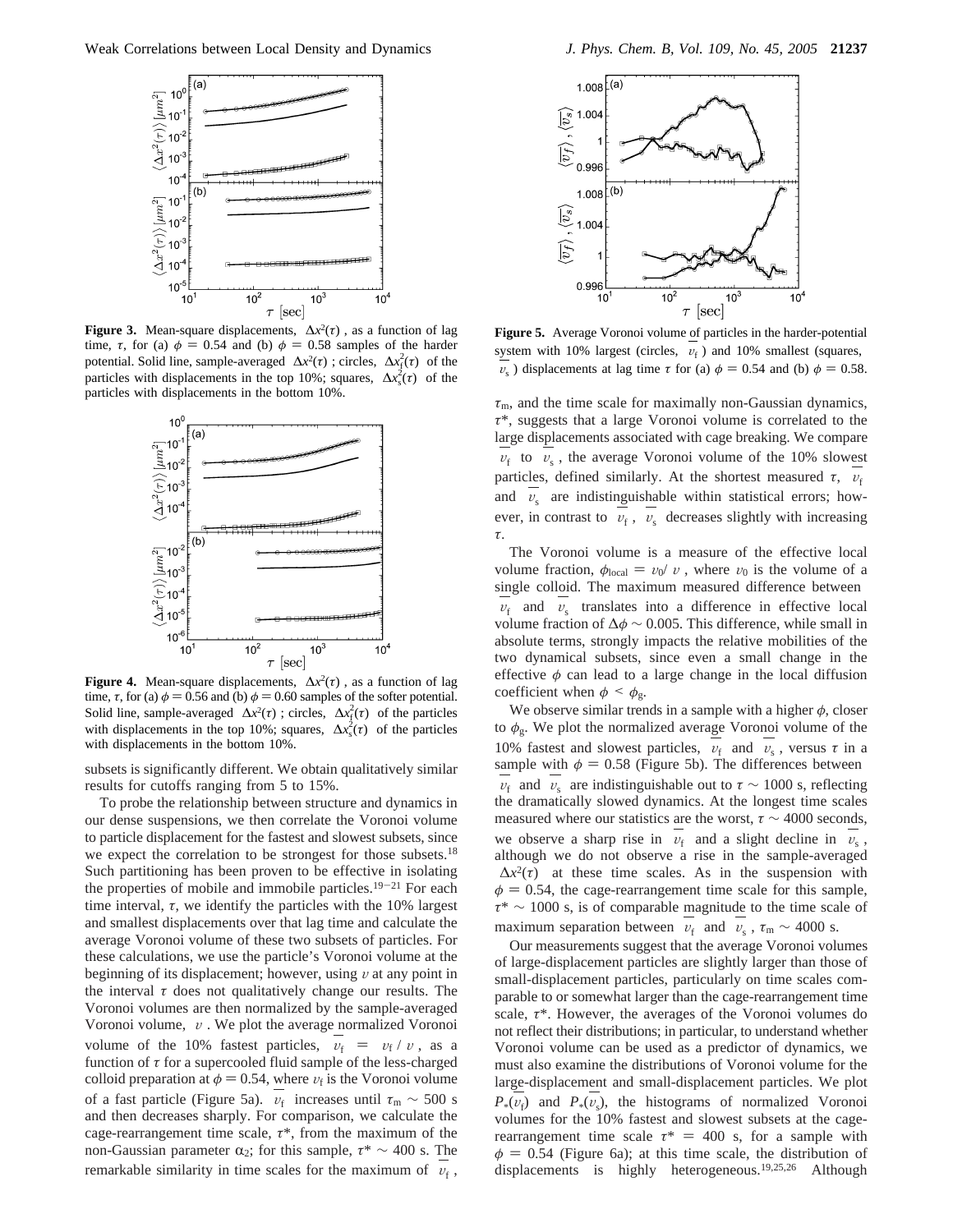

**Figure 6.** Histogram of Voronoi volumes of particles in the harderpotential system with 10% largest (solid line,  $P_*(v_i)$ ) and 10%<br>cancellect (dated line,  $P_*(v_i)$ ) displacements at the galaxation time At the smallest (dotted line,  $P_*(v_s)$ ) displacements at the relaxation time  $\Delta t^*$ : (a)  $\phi = 0.54$ ,  $\Delta t^* = 400$  s; (b)  $\phi = 0.58$ ,  $\Delta t^* = 2000$  s.



 $v_f \geq v_s$ ,  $P_*(v_f)$  and  $P_*(v_s)$  are nearly identical; however,  $P_*(v_f)$  is shifted almost imperceptibly to higher volumes. The histograms of small, and large-displacement Voronoi volumes histograms of small- and large-displacement Voronoi volumes for the denser supercooled fluid at  $\phi = 0.58$  plotted at  $\tau^* = 2000$  s are also nearly identical (Figure 6b).  $v_f$  and  $v_s$  are distinct, with a difference that reflects a measurable reduction in local volume fraction for the large-displacement particles. However, this difference is small in absolute terms, so that the distributions  $P_*(v_f)$  and  $P_*(v_s)$  are nearly identical, even on the time scale of greatest dynamical heterogeneity. Therefore time scale of greatest dynamical heterogeneity. Therefore, although weak trends exist between Voronoi volume and displacement, for this particular colloidal preparation, the Voronoi volume is not a strong predictor of dynamical behavior. **Figure 7.** Average Voronoi volume of particles in the softer-potential system with 10% largest (circles,  $\langle v_f \rangle$ ) and 10% smallest (squares,  $\langle v_s \rangle$ ) displacements at lag time  $\tau$  for (a)  $\phi = 0.56$  and (b)  $\phi = 0.60$ .

For the other colloidal preparation with a slightly softer potential, the Voronoi distributions do not collapse to a universal form. To test whether the difference in structure leads to a measurable difference in the dynamics, we correlate Voronoi volume to displacement in the softer-potential suspension. We plot  $\langle v_f \rangle$  for a sample of the softer-potential colloidal prepara-<br>tion with  $\phi = 0.56 \le \phi$  (Figure 7a). As also observed in the tion with  $\phi = 0.56 \le \phi_{\rm g}$  (Figure 7a). As also observed in the less-charged colloid preparation,  $\langle v_f \rangle$  increases with increasing<br>time and has a maximum at  $\tau \sim 3000$  s:  $\tau$  is again remarkably time and has a maximum at *τ* ∼ 3000 s; *τ*<sup>m</sup> is again remarkably similar to the cage-rearrangement time scale,  $\tau^* = 1000$  s. The behavior of  $\langle v_s \rangle$  is similar to that of the other preparation; at short times,  $\langle v_{f} \rangle \ge \langle v_{s} \rangle$  and  $\langle v_{s} \rangle$  decreases with increasing  $\tau$ .



**Figure 8.** Histogram of Voronoi volumes of particles in the softerpotential system with 10% largest (solid line,  $P_*(v_f)$ ) and 10%<br>consilect (dated line,  $P_*(v_i)$ ) displacements at the relaxation time At the smallest (dotted line,  $P_*(v_s)$ ) displacements at the relaxation time  $\Delta t^*$ : (a)  $\phi = 0.56$ ,  $\Delta t^* = 1000$  s; (b)  $\dot{\phi} = 0.60$ ,  $\Delta t^* = 3000$  s, in the system with softer potential.

The maximum difference between  $\langle v_f \rangle$  and  $\langle v_s \rangle$  for this sus-<br>pension is greater than that observed in any sample from the pension is greater than that observed in any sample from the other, harder-potential preparation. The maximum difference between the local  $\phi$  of the large- and small-displacement particles is  $\Delta \phi \sim 0.009$ , again showing that the local cage of the large-displacement particles is slightly larger than that of the small-displacement particles. Although the static distributions of Voronoi volume of the two colloidal preparations differ, we observe qualitatively similar behavior of  $\langle v_{f} \rangle$  and  $\langle v_{s} \rangle$  in both preparations preparations.

Finally, for comparison, we also plot  $\langle v_{f} \rangle$  and  $\langle v_{s} \rangle$  for a lloidal glass sample with  $\phi = 0.60$  (Figure 7b). We observe colloidal glass sample with  $\phi = 0.60$  (Figure 7b). We observe that  $\langle v_{\rm f} \rangle$  and  $\langle v_{\rm s} \rangle$  are not distinguishable to within statistical<br>error at all measured lag times; this resembles the short-time error at all measured lag times; this resembles the short-time behavior of the other suspensions.

To test the predictive power of Voronoi volume in the softerpotential preparation, we plot the histograms of Voronoi volumes,  $P_*(v_s)$  and  $P_*(v_f)$ , for the slowest and fastest particles<br>at the cage-rearrangement time scale  $\tau^* = 1000$  s at  $\phi = 0.56$ at the cage-rearrangement time scale  $\tau^* = 1000$  s at  $\phi = 0.56$ (Figure 8a), on which the dynamics are most heterogeneous. The difference between the distributions is the largest measured in all experiments but is nevertheless still small. In contrast, the histograms of the slowest and fastest particles for a glass sample above the glass transition,  $\phi = 0.60$ , overlap completely (Figure 8b). Although the widths of the softer-potential distributions are generally smaller, the distributions for the softerpotential preparation qualitatively resemble those from the harder-potential preparation. These results again confirm that Voronoi volume is not a good predictor of dynamics in colloids.

While the trend of weak correlation between volume and displacement observed in our measurements is robust for all *φ* of both preparations, there are both spatial and temporal limitations to our experimental resolution. The minimum resolvable displacement in our experiments is roughly 0.06 *µ*m. The typical displacement of a particle in the bottom 10% is somewhat smaller than this; for example, a particle in the bottom 10% of the  $\phi$  = 0.58 sample has a displacement at  $\tau \sim 1000$  s of 0.003 *µ*m, significantly below our spatial resolution threshold. Therefore, in these experiments, we are unable to distinguish particles with displacements in the bottom 10% from those in the bottom 50%. This lack of resolution may distort our correlations between displacement and Voronoi volume; we cannot precisely ascertain from these measurements the particles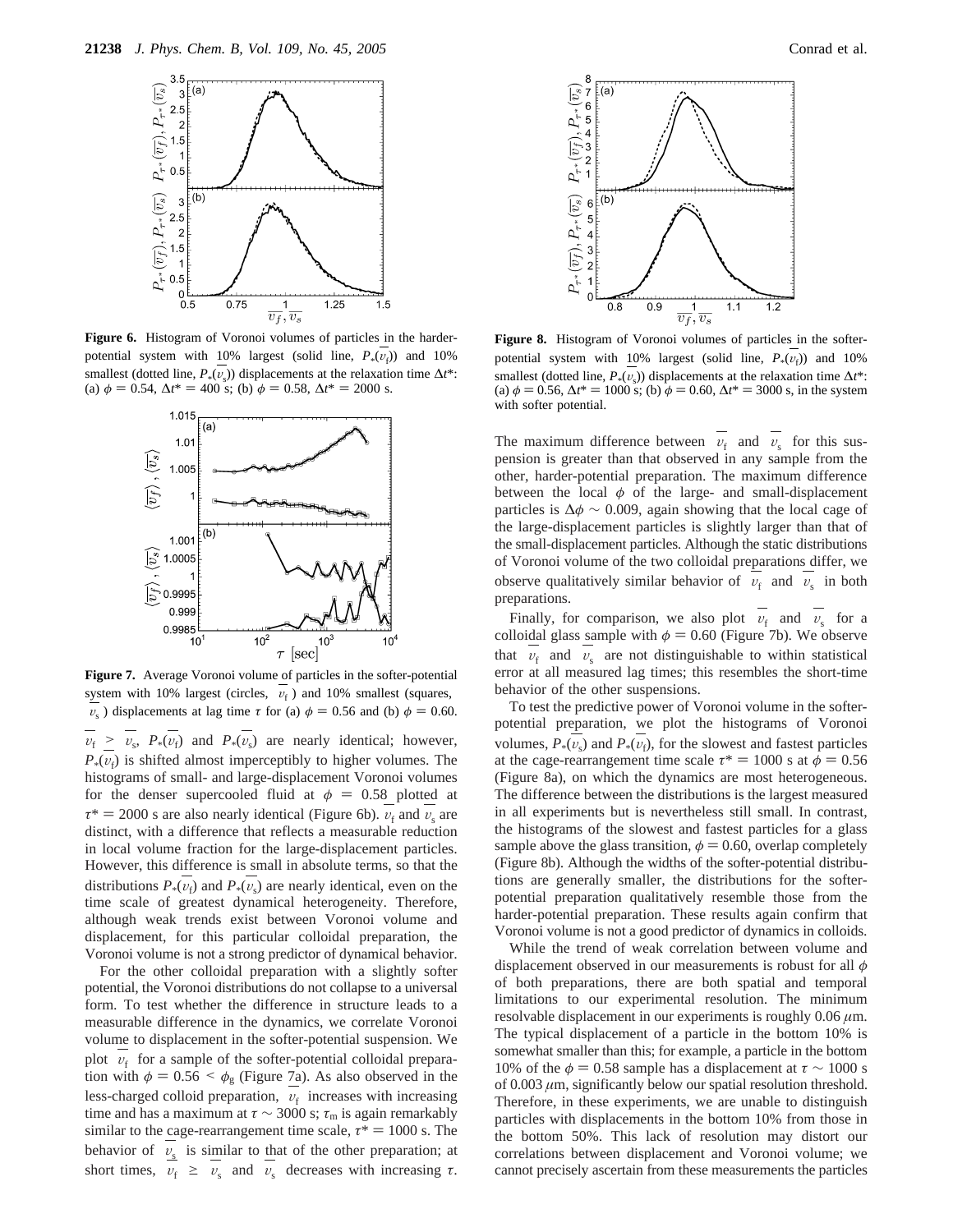that have the smallest displacements. Other criteria for identifying static particles<sup>27-29</sup> may be more effective at identifying the most glasslike particles. Besides the limited spatial resolution, our measurements also have limited temporal resolution. A typical three-dimensional stack of confocal images takes roughly 10 s to acquire; therefore, we cannot probe the very short time scales where the correlations between local volume and displacement may be the strongest.

## **4. Simulation Results**

While limitations on resolution exist, we nevertheless believe that the robust trends found in the experimental data are valid. To further evidence the lack of correlation between Voronoi volume and dynamics, we compare our results to those from molecular-dynamics simulations of a polymer melt containing 100 chains of "bead-spring" polymers.6 Each chain consists of 20 monomers interacting via a Lennard-Jones (LJ) potential

$$
V_{\mathrm{LJ}}=4\epsilon\Bigl[\Bigl(\!\frac{\sigma}{r}\Bigr)^{\!\!12}-\Bigl(\!\frac{\sigma}{r}\Bigr)^{\!\!6}\Bigr]
$$

where  $r$  is the distance between monomers,  $\sigma$  is the monomer size, and  $\epsilon$  is the strength of the interaction. The LJ potential is truncated so that both the potential and force continuously go to zero at a distance of 2.5*σ*. Neighboring monomers along a chain also interact via a finitely extensible nonlinear elastic (FENE) spring potential.

$$
V_{\text{FENE}} = -k(R_0^2/2) \ln(1 - (r/R_0)^2)
$$

To study glass formation in this model system, we use the parameters  $k = 30\epsilon$  and  $R_0 = 1.5\sigma$ , which are known to avoid crystallization.30,31

To compare with the previous experiments, we examine a state point at  $T = 0.35$  and  $\rho = 1.0$ ; temperature is measured in "reduced units" of  $\epsilon/k_B$ , and density is expressed in term of  $\sigma^{-3}$ . The mode-coupling temperature at this density for this system is  $T_{\text{MCT}} = 0.35 \pm 0.01$ . Typically,  $T_{\text{MCT}} \approx 1.2T_{\text{g}}$ , cold enough that the dynamics are highly heterogeneous at intermediate time scales, but relaxation still occurs on a time scale that makes equilibrium simulations possible. The Voronoi volume distributions for this system are known to collapse onto a universal master curve.<sup>6</sup>

We plot the normalized average Voronoi volume of the 10% particles with the largest and smallest displacements for a simulation run at  $T = 0.35$  in Figure 9a; the time axis has been normalized by the time  $\tau^*$  where  $\alpha_2$  has a maximum. The qualitative trends observed in experiment are also observed in the simulations. The time scale of the maximum of  $\langle v_{\rm f} \rangle$ ,<br>  $\tau \approx 0.1$  is slightly smaller than but comparable to the cage.  $\tau_{\rm m} \approx 0.1$ , is slightly smaller than but comparable to the cagerearrangement time scale,  $\tau^* = 1$ . The maximum separation between  $\langle v_f \rangle$  and  $\langle v_s \rangle$  is approximately 0.03, somewhat greater<br>than that observed in experiment. The histogram of the Voronoi than that observed in experiment. The histogram of the Voronoi volumes of the 10% fastest and slowest particles at *τ*\*, plotted in Figure 9b, again qualitatively resemble the colloid results; the distributions overlap significantly, with small separation observed between the two peaks. These simulation results strongly support the experimental conclusion that Voronoi volume and dynamic properties are only weakly correlated, even in thermal systems.

We also investigate the unexpected lack of scaling of the Voronoi volume distributions for the softer-core colloids with simulation. To probe the origin of this breakdown of the scaling, we first simulate a system of monomers interacting via



**Figure 9.** Results from molecular-dynamics simulation of polymer chains: (a) average Voronoi volume of monomers with 10% largest (circles,  $\langle v_f \rangle$ ) and 10% smallest (squares,  $\langle v_s \rangle$ ) displacements at lag<br>time  $\tau$  for simulated polymer chains at  $T = 0.35$ ; (b) histogram of time *τ* for simulated polymer chains at  $T = 0.35$ ; (b) histogram of<br>Managei uplyings of manageographs 10% largest (similar  $P_n(x)$ ) and Voronoi volumes of monomers with 10% largest (circles,  $P_*(v_f)$ ) and<br>10% smallest (squares,  $P_*(v_i)$ ) displacements at the sone mormanos 10% smallest (squares,  $P_*(v_s)$ ) displacements at the cage-rearrangement time  $\tau^* = 73$  and at  $T = 0.35$ .

 $V_{\text{soft}} = \epsilon(\sigma/r)^3$ . This core repulsion is far weaker than that of the LJ potential, or of any realistic liquid system. We calculate  $P(v)$  for eight densities in the range  $0.8 < \rho < 1.5$  at  $T = 1$  and find that the distribution  $P(v)$  scales as expected. The observation of scaling in this softer-core potential suggests that the scaling breakdown observed in our colloids is not simply due to the soft-core potential.

The softer-core colloids also are more strongly charged, leading to long-ranged interactions. To determine whether this long-ranged repulsion is the origin of the deviations from scaling, we also simulate a model for charged colloids $32$  that includes a long-ranged repulsive Yukawa interaction of the form  $V_Y = Ae^{-r/\xi}/(r/\xi)$ , where  $A = 0.05$  is the strength of repulsion and  $\xi = 2$  is the range. We simulate this model at a density of 0.942 and again find that  $P(v)$  scales to the expected universal form.

The origin of the breakdown of scaling in the experimental system is puzzling, since scaling is observed in both the softcore and long-ranged repulsive systems in simulation. The anisotropy of the core interactions of the colloids may perhaps influence the scaling behavior. However, even highly anisotropic liquids, such as water and silica, conform to the universal distribution.6 To determine the source of the breakdown in scaling, further investigation of the soft-core experimental system is required.

## **5. Conclusions**

In experiments on dense colloidal suspensions imaged by confocal microscopy, we have investigated the relationship between local structure, as characterized by a particle's Voronoi volume, and local dynamics, as characterized by a particle's displacement, in two different colloidal preparations. The distribution of Voronoi volumes is universal for one preparation and nonuniversal for the other. Furthermore, in both preparations, the correlation between Voronoi volume and displacement is weak, although the correlations are most pronounced in the preparation with a harder interparticle potential below  $\phi_{\rm g}$ . The maximum correlation between Voronoi volume and displacement occurs at a time scale comparable to the cage-rearrangement time scale. While our temporal and spatial resolution may